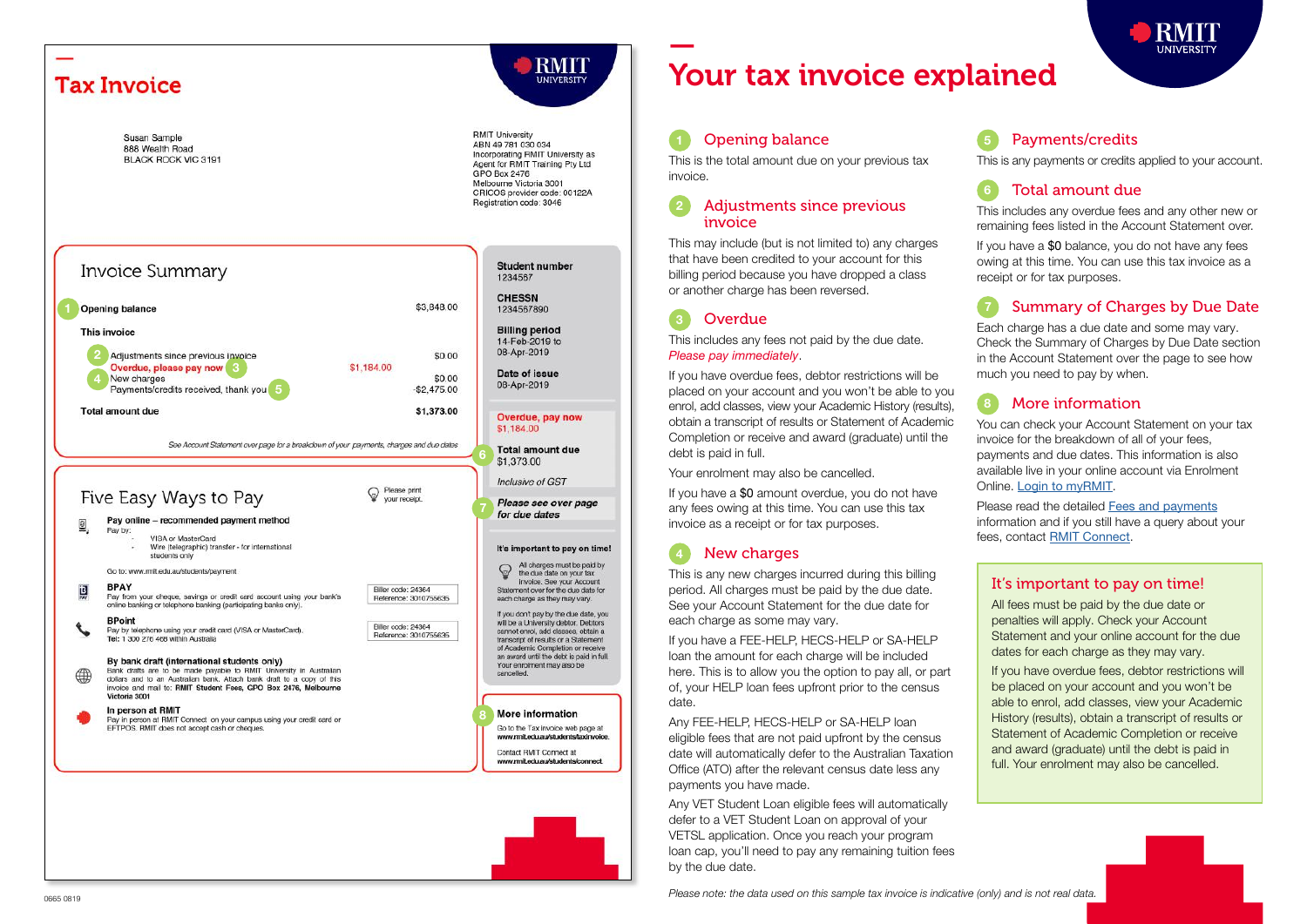

Charges 9 **Program**<br>BP154 B App Sci (Psychology) **Commony** Commonwealth Supported Place Sem 2 2019 12 HECS-HELP as of 01-JAN-2019 Course Class Class description 13 Due date 14 Total Charge 15 Payment (16 Amount due 31-AUG-2019 \$755.00  $-575.50$ \$679.50 **RESC 1123** 1442 Principles of Psychology **BESC 1072** 1443 Psychology of Social Life 31-AUG-2019 \$755.00  $-8755$ \$679.50 Subtotal \$1,510.00  $-5151.00$ \$1,359.00 Program Fee type C6102 Adv Dip Bus (Public Relations) VE Government Subsidised - VIC (P Profile) Sem 2 2019 Due date Course Class Class description Tote | 7<br>| charge Concession Payment/ Amount credit du **21-AUG-2010 BUSM 5794** 3504 Legal & Admin reg. in PR \$90.00 Approved \$0.00 \$90.00 **MKTG 5826** 31-AUG-2019 \$520,20 \$0.00 \$520,20 3519 Evaluate campaign effectiveness Subtotal \$610.20 \$0.00 \$610.20 Sem 2 2019 To **8** GST included<br>charge Fee code Description Due date Payment/ Amount credit du M1454 Three dimensional mat (incl. GST) 31-AUG-2019 \$150.00 \$13.64 \$0.00 \$150.00 SSAF Student services and amenities fees 31-AUG-2019 \$79.12  $$0.00$ \$79.12 Subtotal \$229.12 \$13,64  $0.00$ \$229.12 Total \$2,349.32 \$13.64  $-$151.00$ \$2,198.32

# **Charges**

This includes any new charges incurred since your last tax invoice and any other charges from your past invoices that are not yet overdue.

# Program

This is the program that you are enrolled in and that the charges relate to.

# 11 Fee type

This will indicate whether you are enrolled in a government subsidised or full-fee place which will determine the fees that you are charged.

#### **HELP loans or VET Student Loans** approval

If you have an approved HELP loan or VET Student Loan it will be listed here with the date that the loan is effective from.

#### 13 Due date

This is the date that the charge is due. Each charge has its own due date, so make sure that you check them carefully and pay by that date.

Remember, it's important to pay on time, or penalties will apply and your enrolment may be cancelled.

### 14 Total charge

The total amount of the tuition fees for each course will appear here.

#### 15 Payments/credits

This is any payments or credits that have been allocated to these charges in your account.

### 16 Amount due

The amount due is the total charge of the item minus any payments or credits.

# Concession – Approved

If you have been approved for the vocational education concession rate on your tuition fees, this will appear next to each course that you have approval for.

# 18 GST included

Some non-tuition fees attract GST. The GST component of your charge will appear here if there is a GST component.